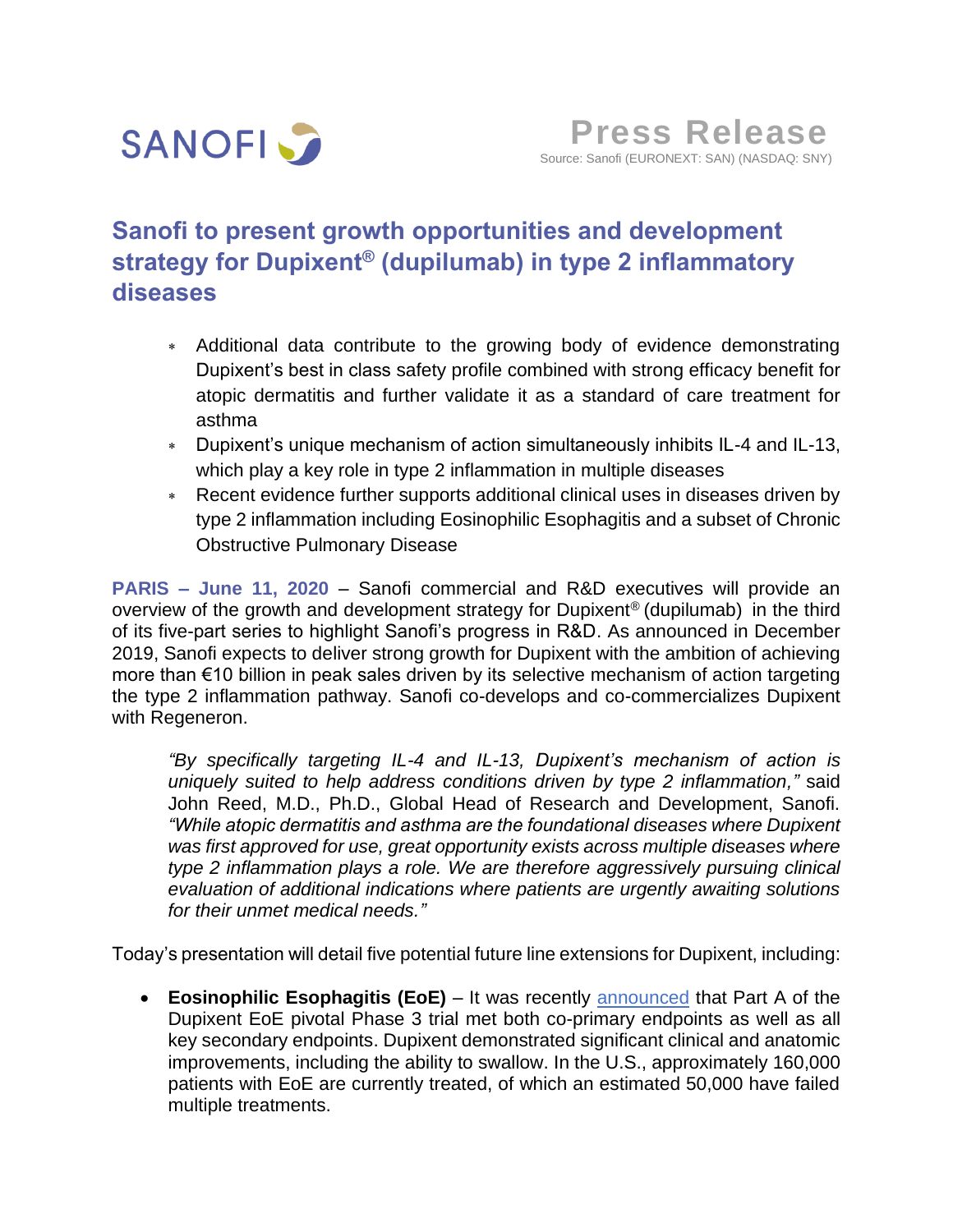Part B of the Phase 3 trial is ongoing, and, if the results are positive, regulatory submissions are expected to be filed by the end of 2022. The U.S. Food and Drug Administration (FDA) has granted orphan drug designation to Dupixent for the treatment of EoE. Currently, no FDA-approved treatments are available for this condition.

- **Chronic Obstructive Pulmonary Disease (COPD) with Evidence of Type 2 Inflammation** – Dupixent may benefit COPD patients with evidence of type 2 inflammation. Currently, a Phase 3 study is underway in COPD, with approximately 900 patients enrolled. A second confirmatory study is now being initiated based on a rigorously defined, prespecified futility analysis of data from the ongoing COPD trial. If successful, regulatory submissions would be made in the 2024 timeframe. In the U.S., approximately 300,000 patients with COPD continue to suffer exacerbations despite available treatment options.
- **Prurigo Nodularis (PN)** PN is a skin disease resulting in intense itching (pruritus) that adversely impacts quality of life, with many patients developing anxiety and depression. Currently, no approved treatments are available for PN, which represents a significant unmet need with approximately 74,000 patients eligible for a biologic in the U.S.

Currently, two Phase 3 studies are underway testing Dupixent, each enrolling 150 patients with PN. Topline trial results are expected in 2021, which could support regulatory filings at the end of 2021.

• **Chronic Spontaneous Urticaria (CSU) –** CSU is a common condition characterized by the recurrent appearance of highly pruritic (itchy) wheals (hives) with or without angioedema. CSU patients experience debilitating hives and pruritus secondary to mast cell and basophil dysregulation. Approximately, 40- 50% of patients do not respond to approved treatments including antihistamines and other biologic treatments. Approximately 300,000 patients are eligible for a biologic in the U.S.

Earlier this year, a 240 patient registrational study of Dupixent in CSU was initiated, and if the results are positive, regulatory filings would be submitted in 2022.

• **Bullous Pemphigoid (BP)** – BP is a rare autoimmune skin disease with type 2 inflammatory features, including pruritic plaques and large fluid-filled blisters. Approximately 27,000 patients are chronically treated with oral corticoid steroids who are potentially eligible for a biologic in the U.S.

A pivotal Phase 3 trial testing Dupixent in BP patients has been initiated. If the results are positive, regulatory filings will be submitted in 2023+. The FDA has granted orphan drug designation to Dupixent for the treatment of BP.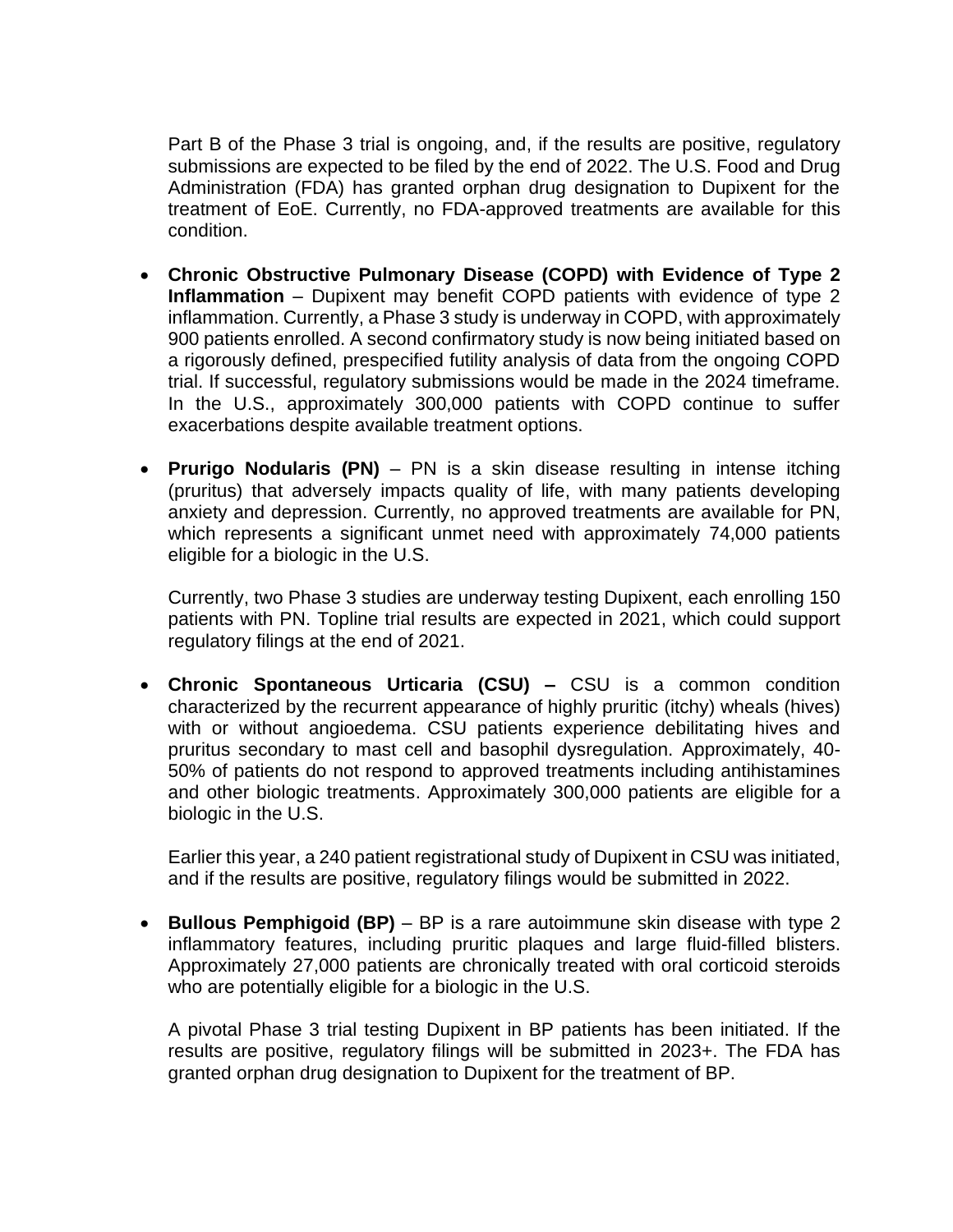All of these potential uses are investigational, and the safety and efficacy of Dupixent in any of these indications has not been evaluated by any regulatory authority.

The virtual investor event will be held today from 3:00-4:30 pm CET / 9:00-10:30 am EDT. Sanofi speakers include:

- Brian Foard, Global Head, Dupixent Franchise
- Frank Nestle, Global Head of Research, Immunology & Inflammation
- Naimish Patel, Global Head of Development, Immunology & Inflammation
- John Reed, Global Head of Research and Development

Joining for Q&A will be Sanofi Chief Executive Officer Paul Hudson, Jean-Baptiste de Chatillon, Sanofi Chief Financial Officer, and Bill Sibold, Global Head of Specialty Care.

Additional information about today's Dupixent presentation can be found at: [https://www.sanofi.com/en/investors/financial-results-and-events/investor](https://www.sanofi.com/en/investors/financial-results-and-events/investor-presentations/2020-dupixent-presentation)[presentations/2020-dupixent-presentation](https://www.sanofi.com/en/investors/financial-results-and-events/investor-presentations/2020-dupixent-presentation)

### **About Dupixent**

Dupixent is approved in the U.S. to treat patients aged 6 years and older with moderateto-severe atopic dermatitis that is not well controlled with prescription therapies used on the skin (topical), or who cannot use topical therapies; for use with other asthma medicines for the maintenance treatment of moderate-to-severe eosinophilic or oral steroid dependent asthma in patients aged 12 years and older whose asthma is not controlled with their current asthma medicines; and for use with other medicines for the maintenance treatment of CRSwNP in adults whose disease is not controlled. In adolescents 12 years of age or older, it is recommended that Dupixent be administered by or under the supervision of an adult. In children younger than 12 years of age, Dupixent should be administered by a caregiver.

Outside of the U.S., Dupixent is approved for specific patients with moderate-to-severe atopic dermatitis and certain patients with asthma in a number of other countries around the world, including the EU and Japan. Dupixent is also approved in the EU and Japan to treat certain adults with severe CRSwNP. The 200 mg and 300 mg pre-filled pens are currently approved in the EU.

## **Dupilumab Development Program**

In addition to the currently approved indications, Sanofi and Regeneron are also studying dupilumab in a broad range of clinical development programs for diseases driven by allergic and other type 2 inflammatory disorders, including pediatric asthma (6 to 11 years of age, Phase 3), pediatric atopic dermatitis (6 months to 5 years of age, Phase 2/3), chronic obstructive pulmonary disease (Phase 3), bullous pemphigoid (Phase 3), prurigo nodularis (Phase 3), chronic spontaneous urticaria (Phase 3), and food and environmental allergies (Phase 2). These potential uses are investigational, and the